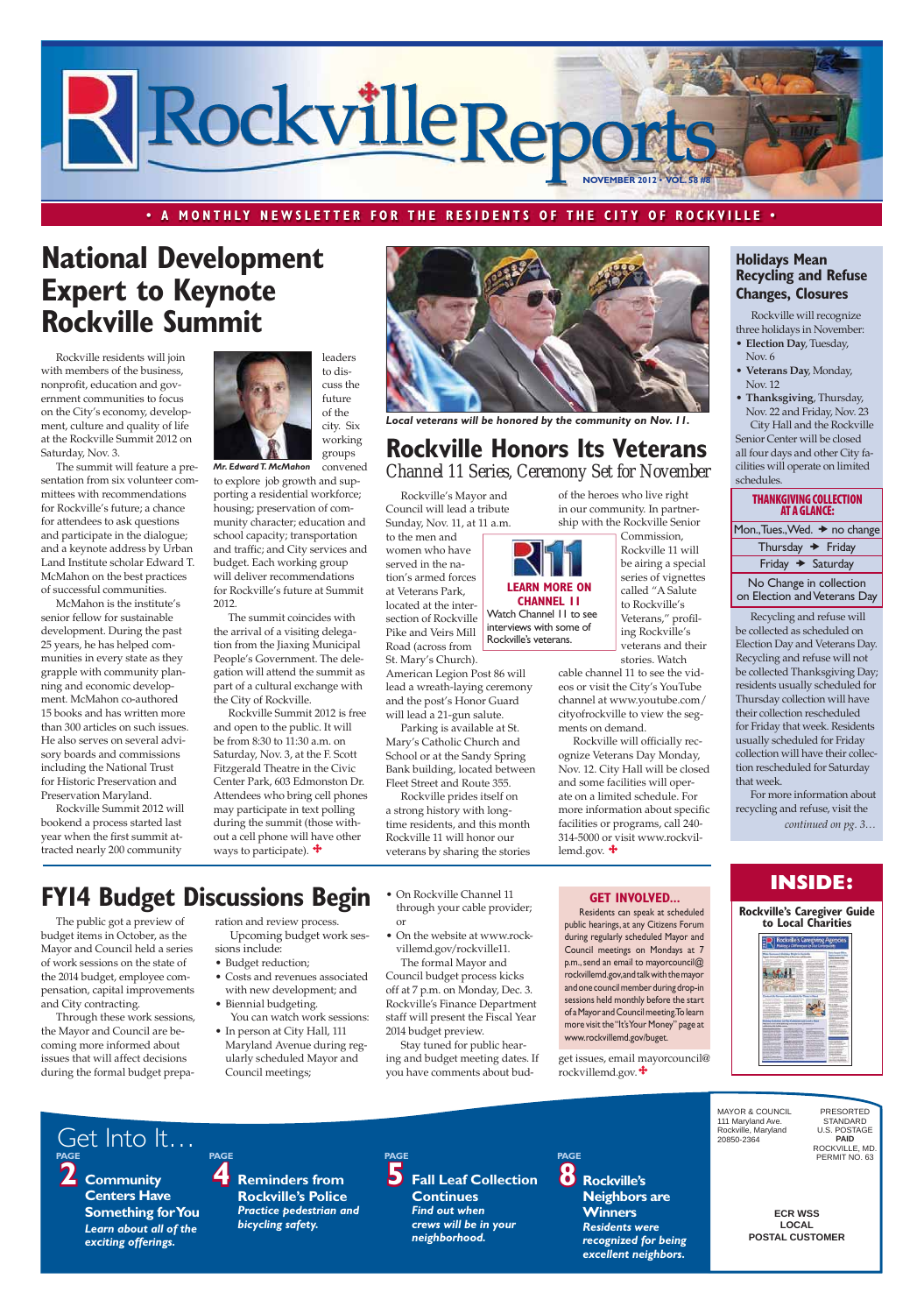**0AGE NOVEMBER 2012 ROCKVILLE REPORTS**

# **Community Centers and You**



# **Croydon Creek Nature Center (CCNC)**

The center offers the public a chance to interact with our natural surroundings, from the turtles, snakes, and birds that live inside the center, to the more than two miles of hiking trails set in 120 acres of scenic wilderness.

> -Sat., 9 a.m.-5 p.m.; Sun., 1-5 p.m. Closed Mondays. entry; classes and activities vary in cost I4-8770; naturecenter@rockvillemd.gov; www.rockvillemd.gov/croydoncreek



| <b>ADDRESS:</b> | 852 Avery Dr.    |
|-----------------|------------------|
| <b>HOURS:</b>   | Tues.-Sat., 9 a. |
| FEES:           | Free entry; cla  |
| <b>CONTACT:</b> | 240-314-8770:    |
|                 |                  |

# **Lincoln Park Community Center (LPCC)**

The center offers a welcoming place for kids and adults, and includes a gymnasium, a fitness center, a multipurpose room, a computer lab and a library.

| <b>ADDRESS:</b> | 357 Frederick Ave.                                |
|-----------------|---------------------------------------------------|
| <b>HOURS:</b>   | Mon.-Sat., 9 a.m.-9:30 p.m.; Sun., 10 a.m.-6 p.m. |
| FEES:           | All ages center annual: \$25R/\$35NR;             |
|                 | adult fitness center annual: \$105R/\$145NR;      |
|                 | teen fitness annual: \$50R/\$65NR;                |
|                 | daily center or fitness pass: \$3R/\$5NR          |
| <b>CONTACT:</b> | 240-314-8780; lpcc@rockvillemd.gov;               |
|                 | www.rockvillemd.gov/lpcc                          |



# **Rockville Swim and Fitness Center**

The City's only aquatics center offers the public a variety of areas to learn to swim and enjoy swimming and staying fit, from its 50-meter lap pool and large recreation pool with slide and splash area outdoors and two heated indoor lap pools to its fitness center, saunas and spa. **ADDRESS:** 355 Martins Ln.

**HOURS:** *North Pool:* Mon., Weds., 6-8:20 a.m., 11 a.m.-2 p.m., *(fall/winter* 5-9 p.m.; Tues., Thurs., 6-8:20 a.m., 11 a.m.-4:30 p.m., *2012-2013)* 6-9 p.m.; Fri., 6-8:20 a.m., 11 a.m.-3:30 p.m., 5-9 p.m.; Sat., 6-7:30 a.m., 12-9 p.m.; Sun., 11 a.m.-9 p.m.; *South Pool:* Mon., 7:30-9 a.m., 12-3 p.m.; Tues., 7:30- 9:30 a.m., 12-2 p.m.; Weds., 7:30-9 a.m., 12-3 p.m.; Thurs., 7:30-10 a.m., 12-2 p.m.; Fri., 7:30-9 a.m., 12-2 p.m.; Sat. 11 a.m.-4 p.m.; Sun., 1-4 p.m.; Fitness rooms, spas and saunas: Mon.-Sat., 6 a.m.-9 p.m.; Sun., 9 a.m.-9 p.m. **FEES:** *Aquatic only day pass:* \$6R/\$7NR (\$5R/\$6NR child);

- *full facility day pass:* \$7R/\$8NR(\$6R/\$7NR child)
- **CONTACT:** 240-314-8750; swimcenter@rockvillemd.gov; www.rockvillemd.gov/swimcenter

# **Thomas Farm Community Center (TFCC)**

The City's newest community center plays host to people of all ages who use the fitness center, full size gymnasium, table tennis area, computers or meeting rooms.

| <b>ADDRESS:</b> | 700 Fallsgrove Dr. (also accessible from Millennium Trail) |
|-----------------|------------------------------------------------------------|
| <b>HOURS:</b>   | Mon.-Fri., 6 a.m.-9:30 p.m.; Sat., 8:30 a.m.-9:30 p.m.;    |
|                 | Sun., 10 a.m.-6 p.m. (9 a.m.-8:30 p.m. after Nov. 4)       |
| FEES:           | All ages center annual: \$35R/\$50NR;                      |
|                 | adult fitness center annual: \$170R/\$245NR;               |
|                 | teen fitness annual (ages 13-17): \$115R/\$145NR;          |
|                 | daily center pass: \$6R/\$8NR                              |
| <b>CONTACT:</b> | 240-314-8840; thomasfarm@rockvillemd.gov;                  |
|                 | www.rockvillemd.gov/thomasfarm                             |



# **Rockville Senior Center (SR)**

- The City's exceptional community centers, Lincoln Park, Thomas Farm and Twinbrook; nature center, Croydon Creek; and the Rockville Swim and Fitness Center hosted more than 490,000 visits.
- The Senior Center celebrated 30 years with a major renovation and creation of a new fitness center, and served 11,990 hot lunches and 791 dinners.
- Croydon Creek Nature Center celebrated 10 years of service to the community.
- The City offered an impressive array of more than 2,800 health and wellness programs, classes and events that drew in almost 30,000 registrants from Rockville and surrounding communities.
- Emphasis was placed on children's health and wellness to combat childhood obesity. "Let's Move!" programs were added in summer camps, afterschool programs



Seniors age 60 and older enjoy socializing at the center's weekday lunches and everyday classes and activities. A new wing (opened in June 2012) includes a large state-of-the-art fitness center, classrooms, and a wood shop.

**ADDRESS:** 1150 Carnation Dr.

| <b>HOURS:</b>                                               | Mon.-Fri., 8:30 a.m.-5 p.m.; Sat., 8:30 a.m.-1 p.m.;      |  |  |
|-------------------------------------------------------------|-----------------------------------------------------------|--|--|
| FITNESS ROOM: Mon.-Fri., 7 a.m.-7 p.m.; Sat., 7 a.m.-3 p.m. |                                                           |  |  |
| <b>FEES:</b>                                                | Center annual (age 60+): \$40R/\$135NR;                   |  |  |
|                                                             | fitness center annual (must be center member; fitness fee |  |  |
|                                                             | is added to center membership fee): \$75RES/NR            |  |  |
| <b>CONTACT:</b>                                             | 240-314-8800; scenter@rockvillemd.gov;                    |  |  |
|                                                             |                                                           |  |  |

www.rockvillemd.gov/seniorcenter



**Twinbrook Community Recreation Center (TCRC)**

This center is known as a hub of neighborhood activity, from its classes and activities for every age, to its full size gymnasium, fitness center, computer lab, and meeting rooms.

**ADDRESS:** 12920 Twinbrook Pkwy.

**HOURS:** Mon.-Fri., 6 a.m.-9:30 p.m.; Sat., 8:30 a.m.-9:30 p.m.; Sun., 9 a.m.-8:30 p.m. (Nov.-March); Sun., 10 a.m.-6 p.m. (April-Oct.)

**FEES:** All ages center annual: \$25R/\$40NR; adult fitness center annual: \$145R/\$195NR; senior/youth fitness annual: \$120R/\$165NR; daily center pass: \$5 RES/\$7NR

**CONTACT:** 240-314-8830; twinbrookinquiry@rockvillemd.gov; www.rockvillemd.gov/twinbrook

# **Rockville's Facilities Thrive as Hubs of Activity**

With three community centers, a nature center, and swim and senior centers, the City of Rockville is committed to offering a variety of recreational opportunities for all residents.

The centers, within the City's Department of Recreation and Parks, are one way the department promotes participation for all Rockville citizens in diverse, interesting, and high quality recreational and leisure opportunities. Educational and recreational programs for everyone from babies to seniors promote a healthy and active community and address the need to reduce childhood obesity and other chronic health issues.

In the most recent fiscal year that ended in June:

and a special event that attracted more than 500 children.

#### **Annual Pass Available**

 The public may purchase an "all centers" annual pass, which includes LPCC, TFCC and TCRC, for \$50R/\$90NR. All centers are available for rentals, with varying fees.

**R = Resident NR = Non-resident**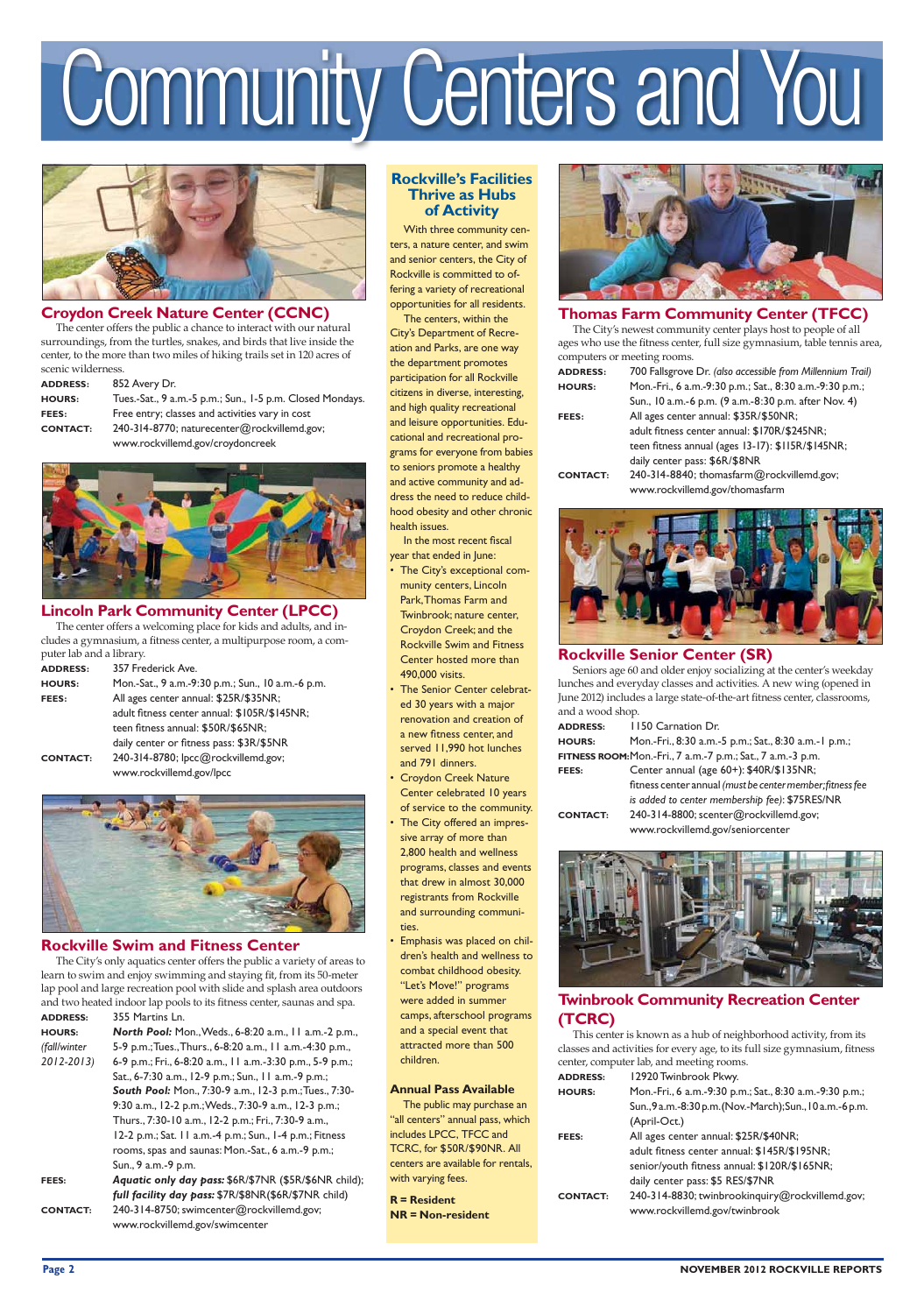# Mayor & Council

City of Rockville Elected Officials (Two-Year Term from November 2011 to November 2013)



*Phyllis Marcuccio*









*Bridget Donnell Newton* 

All general sessions, work sessions and public hearings are televised on Rockville Channel 11, and are available on streaming video at www.rockville md.gov. Residents may comment on any subject for up to three minutes during the "Citizens Forum" portion at most meetings. Meetings are at 7 p.m. and are subject to change.

**Nov. 5** (Monday)

**Nov. 19** (Monday)



*Mark Pierzchala*

#### **MEETINGS & DROP IN SCHEDULE**

Along with **Mayor Marcuccio**, the councilmember scheduled is: Tom Moore, Nov. 19.

The Mayor and one Councilmember are available to meet with residents for drop-in discussions from 5:30-6:30 p.m. one Monday per month in the Mayor and Council office at City Hall. No appointment is necessary, but a call to the City Clerk's Office is appreciated, call 240-314-8280.

For more information, contact project manager, Arthur Ray at 240-314-8876 or aray@rockvillemd.gov.

### **Fire Safety Code Revisions Steam Ahead, Near Adoption**

## **IN BRIEF**

# **Public Hearing Set for Revised Stormwater Ordinance**

As the result of regulatory changes mandated by the Maryland Department of the Environment (MDE), the City will hold a public hearing about proposed revisions to its sediment control and stormwater management ordinance and implementing regulations at the Mayor and Council meeting Monday, Nov. 26.

Read Chapter 9 of the City Code at www.rockvillemd.gov, or contact project manager Aaron Smith with any questions or comments at 240-314-8250 or asmith@rockvillemd.gov.

### **Boards and Commissions Vacancies**

# **Mayor and Council Continue Work on Ethics Ordinance**

To submit testimony for the public record, attend the meeting, Monday, Nov. 26, at 7 p.m., or write to cityclerk@rockvillemd.gov or City Clerk's Office, 111 Maryland Ave., Rockville, Md. 20850.

The revisions will help protect Rockville's environment and are designed to clarify and reorganize this ordinance.

- Human Services Advisory Commission (1)
- Planning Commission (1)
- Rockville Economic Development, Inc. Board (1)
- Sign Review Board (1)
- Traffic and Transportation Commission (1) According to City policy, members whose terms are ending are invited to reapply for appointment.

The proposed ordinance will be introduced to the Mayor and Council at a meeting in December.

Changes to the code are expected to be put into effect by January 27, 2013.

The Mayor and Council are expected to approve a revised fire safety code ordinance in December. The code is contained in Chapter 9 of the City Charter.

A public hearing was held and public comments gathered in November.

The revised code will require all residential and commercial buildings in Rockville to meet minimum standards for fire safety. The draft of the code was developed with input from a committee of fire protection engineers, architects, construction association representatives, and staff from the Rockville Chamber of Commerce and Rockville Economic Development, Inc. (REDI).

Email your responses to clerk@rockvillemd.gov, mail them to City Clerk's Office, 111 Maryland Ave, Rockville, MD, 20850, or call the City Clerk at 240-314-8282.  $\triangleq$ 

> The changes to the code are expected to be put into effect on Jan. 1, 2013, timed to coincide with the effective date of the state's fire code, which set the minimum requirements for fire safety in Maryland.

The City is seeking applicants for:

To learn more about any board or commission, call the City Clerk's Office at 240-314-8280 or go to www.rockvillemd.gov.

#### **NOVEMBER 2012 ROCKVILLE REPORTS Page 3**

The Mayor and Council have appointed 11 of your neighbors to review two sections of the City's charter that address City elections. In order to be able to offer recommendations to the Mayor and Council about possible changes to the charter, the Charter Review Commission is posing questions to the citizens of Rockville:

# **Mayor and Council to Review Rock Creek Watershed Study** *Draft Plan Available for Public Comment*

 $g_{\text{OV}}$ .  $\bigoplus$ 

- 1. Should elected officials in Rockville continue to be elected for 2-year terms, or would residents prefer longer terms, such as 3-year or 4-year terms? What would be the main reason(s) for changing the length of terms, or leaving them as they are?
- 2. Would you prefer that Rockville continue to hold elections in "odd years," (2011, 2013, etc.) or would you prefer that elections be held in even years so that they coincide with state and national elec-

• evaluate current conditions and patterns in the City's section of the Rock Creek watershed that affect water resources and

 $\bullet$  recommend a list of stormwater projects and

Much of this land has insufficient stormwater management and lacks treatment of the runoff from impervious surfaces. If you would like to comment on the study, or if you need more information call Lise Soukup at 240-314-8874 or email lsoukup@rockvillemd.gov.  $\ddot{\mathbf{\cdot}}$ 

During the 2010 legislative session, the Maryland General Assembly enacted statewide legislation requiring counties and municipalities to make certain changes to their ethics ordinances. In response, the Mayor and Council have introduced amendments to the City's ethics ordinance, chapter 16 of the city code.

> For more information about facility holiday hours visit www.rockvillemd.gov or call 240-314-5000.  $\bigoplus$

The proposed amend-

ments to the City's code include language establishing an ethics commission to administer the ethics ordinance. Currently, the ethics ordi-

tions? What would be the benefits to changing Rockville's election schedule or leaving it as is?

- 3. Do you think four councilmembers is adequate, or would you prefer increasing the number of council members? What considerations should be taken into account when analyzing the number of councilmembers Rockville should have?
- 4. Does our present system of non-partisan, at-large representation serve the
- 5. What are your views on allowing new types of voting in the City of Rockville, such as early voting and online/ Internet voting?

# **City Officials Move Discussion of Fireside Apartments Forward**

- City best, or would some other system work better?
- 

nance is administered by the

City Attorney.

The Mayor and Council held public hearings on the proposed amendments on Sept. 24. and Oct. 15. During the coming months, the Mayor and Council will engage in additional discussions about proposed

amendments.

Agenda materials, in-

# **Nov. City Closings**

cluding the proposed ordinance and background information can be viewed on the City's website at www.rockvillemd.gov.

The Mayor and Council were expected late last month – after a public hearing – to decide whether to loan up to \$2-million to the City's housing authority for the purchase of apartments that would be maintained as affordable housing.

Rockville Housing Enterprises (RHE), the City's housing agency that manages low- and moderate-income housing programs and properties, is seeking to acquire the Fireside Park Apartments complex.

RHE wants to preserve the 236-unit complex as rental homes that are affordable to households with a mix of incomes and plans to retain existing tenants. RHE has asked the City of Rockville for \$2 million in loans and grants toward the purchase of the apartment complex. The loans would be repaid over seven years with 3 percent interest.

RHE's goal is to avoid purchase by a private company that would potentially increase rental rates.

The Mayor and Council

considered these requests and in September and October discussed whether the City can commit \$1.5 million from its current Fiscal Year 2013 budget or other sources and \$500,000 from the Housing

Opportunities Fund to RHE

for the purchase.

Montgomery County is in the process of approving a loan of \$2.85 million to help RHE purchase Fireside. The county loan is contingent on a combined City of Rockville/RHE commitment

of \$2.5 million.

Visit www.rockvillemd.gov/government/mc/ rhe\_fireside\_apts for more background and the latest updates on the issue.

If you have comments related to this topic, you may send an email directly to mayorcouncil@rockvillemd.

# **What Do You Think About The City's Election Process?**

*continued from pg. 1…*

website at www.rockvillemd. gov/recycling-refuse, or call 240-314-8568.

To sign up to receive email or text message alerts when recycling and refuse collection will not occur as sched-

 Rockville's governing body is expected to review and endorse the final Rock Creek Watershed Study report at its meeting, Monday, Nov. 26. The draft report will be made available on the City's website at www. rockvillemd.gov/environment/watersheds/rockcreek.html in November. The purpose of the study is to

program changes that can help address water quality issues.

The 4-square-mile watershed includes several neighborhoods like

Twinbrook and Lincoln Park as well as Redgate Golf Course and the Southlawn Industrial areas.

uled (for a holiday or in case of emergency), visit the City's website at www.alert.rockvillemd.gov and follow the stepby-step instructions.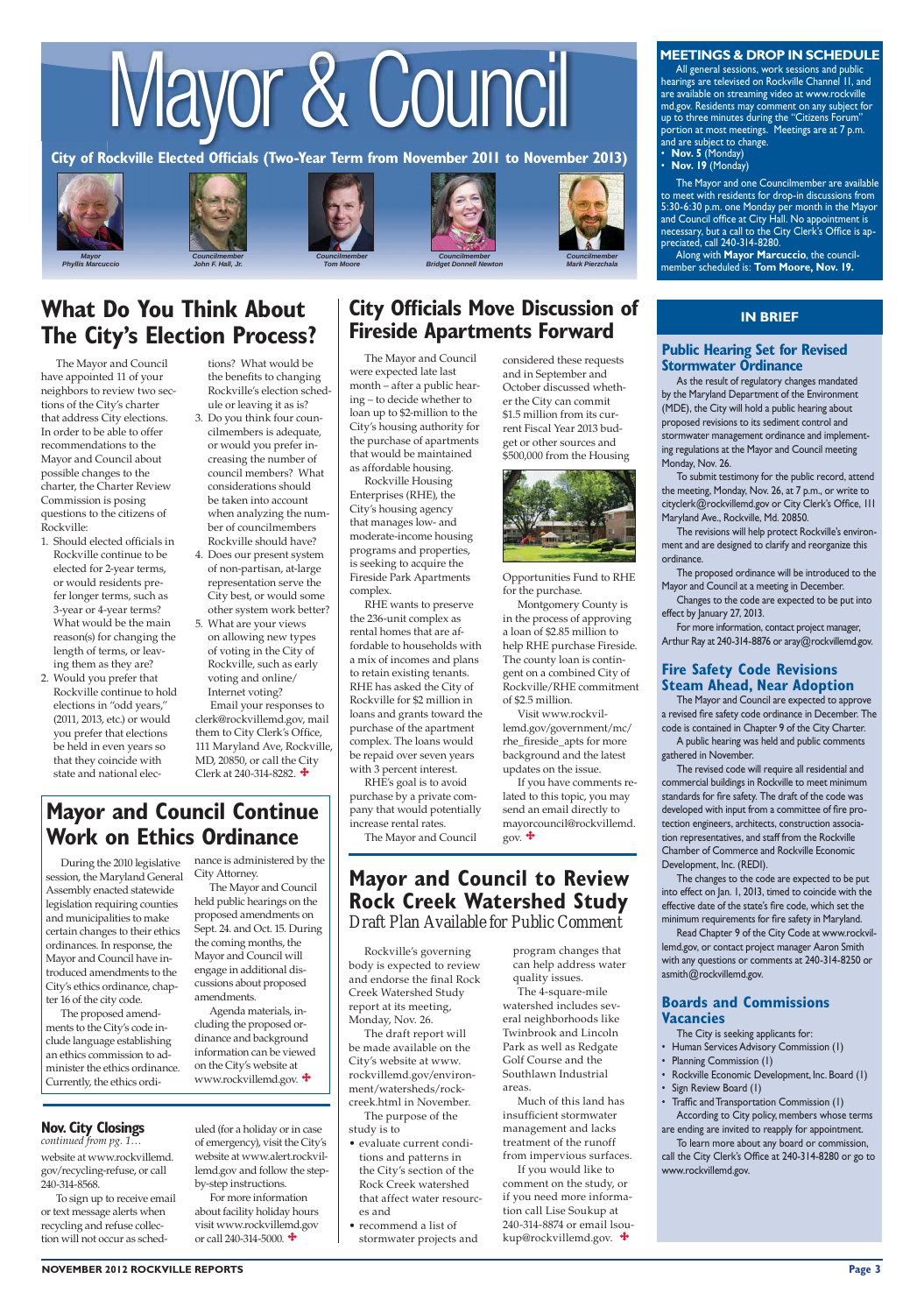# **White-Tailed Deer Camera Study Underway**

In an effort to improve pedestrian safety at Rockville's busy intersections, the Rockville City Police Department (RCPD) has recently installed new red light cameras around town. The cameras video tape cars that make a right turn on red without coming to a complete stop.

The City-maintained locations that have red light cameras are:

- North Washington Street at Beall Avenue (south bound)
- West Gude Drive at Gaither Road (west bound) • West Gude Drive at
- Research Blvd. (east bound)
- West Gude Drive at

She can answer questions on security deposits, how interest rates could affect rental fees, leases and evictions, and other related topics. For example, Casarella-Barrie recommends that all landlords and tenants have a written rental agreement and that a receipt is issued for any money that exchanges hands, such as security deposit and monthly rental payments. You can read the City Code at rockvillemd.gov, or contact Casarella-Barrie with any questions on landlord tenant issues, at 240-314-8320 or ccasarella@ rockvillemd.gov.  $\ddagger$ 

Many of Rockville's more than 25,000 singleand multi-family homes are rental properties, and the City's landlord tenant staff members and commission support cooperation between landlords and tenants.

"We are all in this together," says Christina Casarella-Barrie, the City's landlord tenant specialist. "At any given time a police officer might be called to handle a dispute between a tenant and a landlord, or a code inspector might hear of an ongoing issue. I work closely with all divi-



### **LEARN MORE ON CHANNEL 11**

sions within the police department and across City departments in an effort to resolve issues amicably."

Casarella-Barrie helps the public understand Chapters 5 and 18 of the City Code, which focus on property maintenance issues and the rights of landlords and tenants, respectively.

### **Chinese Delegation to Visit** *Will Attend Rockville Summit 2012*

• Seven Locks Road at Fortune Terrace (north bound)

As part of the recommendations from the City's White-Tailed Deer Task Force, Rockville is moving forward with implementing a camera survey to study the deer population.

The cameras are being installed in several City parks to photograph, identify and calculate the numbers of local deer.

The survey will take place during December and the City will work with Montgomery County's Deer Working Group and wildlife biologist to review and report the data to the community.

This camera survey is part of the direction given by the Mayor and Council in December 2011 in response to the White-Tailed Deer Task Force's recommendations.

To learn more about the City's White-Tailed Deer Management Plan visit www.rockvillemd.gov/ recreation/deer. To learn more about the upcoming camera survey and how the data will be collected and interpreted, watch a Rockville 11 video on channel 11 or the City's YouTube channel at www. youtube.com/cityofrockville.

> Citizens Assembly. City staff performed a study and determined that the number of pedestrians crossing Redland, combined with traffic data collected at these two locations, justified additional pedestrian safety measures based on national guidelines.  $\ddot{\textbf{+}}$

Rockville leaders will welcome a delegation of visitors from Jiaxing, China, to the city early this month as part of an ongoing process to develop a formal sister city relationship with the Chinese city.

More than one third of Rockville's population is foreign-born, with half of that population coming from Asia. Chinese residents comprise about 9 percent of City residents.

> For more information about bicycling, contact Matt Folden, the city's bike and pedestrian coordinator at mfolden@rockvillemd.gov or 240-314-8509. $\div$

# **Here for You: Rockville's Landlord Tenant Services**

The Jiaxing delegation will attend the Rockville Summit 2012 on Saturday, Nov. 3, at the F. Scott Fitzgerald Theatre (see story, page 1). The Nov.  $2 - 4$ visit comes five months after Councilmember Mark Pierzchala and Rockville representatives traveled to Jiaxing and attended a conference on cultural heritage and preservation.

The Rockville Sister City Corporation is working to formalize the relationship between the two cities. Visit www.youtube.com/cityofrockville to learn more about the June visit to Jiaxing, or www. rockvillesistercities.org to read about sister cities.



# **Shoveling Assistance Available** for Seniors; Know When to **Shovel, Get Help**

- Snow and ice must be cleared within 24 hours when the accumulation is three inches or below, within 48 hours if accumulation is three to 10 inches and within 72 hours when the accumulation is above 10 inches.
- Rockville residents are required, during a Citydeclared snow emergency, to park and leave their cars on the even-numbered side of the street throughout the snow emergency.
- If residents living next to a fire hydrant are able to do so, they should clear snow from the hydrant when the accumulation is above 10 inches.

Research Blvd. (west bound)



An additional five cameras will be installed at intersections in the coming months. Locations have not yet been determined.

The camera creates a photo sequence and video if the vehicle is travelling at or above 13 miles per hour through the stop line or crosswalk. Each video and photo is reviewed by RCPD staff to determine if a violation has occurred.

According to Maryland Law Traffic Article 21-202, a vehicle facing a steady red signal must come to a complete stop at the stop line or, if there is no stop line, prior to the crosswalk. After coming to a complete stop, the vehicle may enter the intersection and turn unless a no turn on red sign is present.

Motorists who receive a citation are able to view a video clip of the violation online by logging onto www.public.cite-web.com with the citation and PIN number provided on the ticket. Motorists who believe they have received a ticket in error may contact the RCPD at 240-314-8900 for additional assistance.

For more information about the red light camera program, visit www. rockvillemd.gov/police/ redlight.

# **New Crosswalks Installed in King Farm**

 King Farm residents and pedestrians will be safer in the coming months with the installation of two new crosswalks on Redland Boulevard. The crosswalks will be located on the west side of the intersections at Grand Champion Drive and Reserve Champion Drive.

 After a concerted effort by the City to improve pedestrian and bicycling safety and infrastructure in the past two years, Rockville has been named a Bicycle Friendly Community by the League of American Bicyclists.

 The City was honored with the bronze level award,

 Construction of the crosswalks, which includes new pedestrian ramps, signage and road paint, is expected to take place this fall. If construction is delayed due to weather, the crosswalks will be completed in the spring.

 The crosswalks were requested by the King Farm

# **Rockville Named a National Leader for Bicycling Safety**

which recognizes municipalities that actively support bicycling, provide safe bicycle facilities and encourage bicycle use as an alternative form of transportation. The bronze level award is the highest award received by any juris-

diction in Maryland.

 Rockville maintains almost 30 miles of shared-use paths in the city, including the Carl Henn Memorial Millennium Trail, which circles the city in a continuous loop.

**STUDENTS WALK TO SCHOOL…** *Almost 800 Rockville kids from five schools walked to school in October in recognition of the 15th International Walk to School Day.*

#### **Page 4** NOVEMBER 2012 ROCKVILLE REPORTS

Seniors living in Rockville who may need additional help clearing their sidewalks, or with additional snow-related issues, in the coming months can contact the senior support services line at 240-314-8810.

During a snow or ice storm, residents and business owners have the responsibility to clear the snow from sidewalks, steps, driveways and parking

# INFO. AT YOUR FINGERTIPS<br>/hite-Tailed Deer Camera<br>Aspart of the commendations from the City's

# **Wirk Focus on Pedestrian Safety**

# **Remember to Stop Completely Before Turning Right on Red**

spaces, and areas that are for public use.

The following outlines the snow policy:

Watch the City of Rockville's video on Landlord Tenant Services at www.youtube. com/cityofrockville.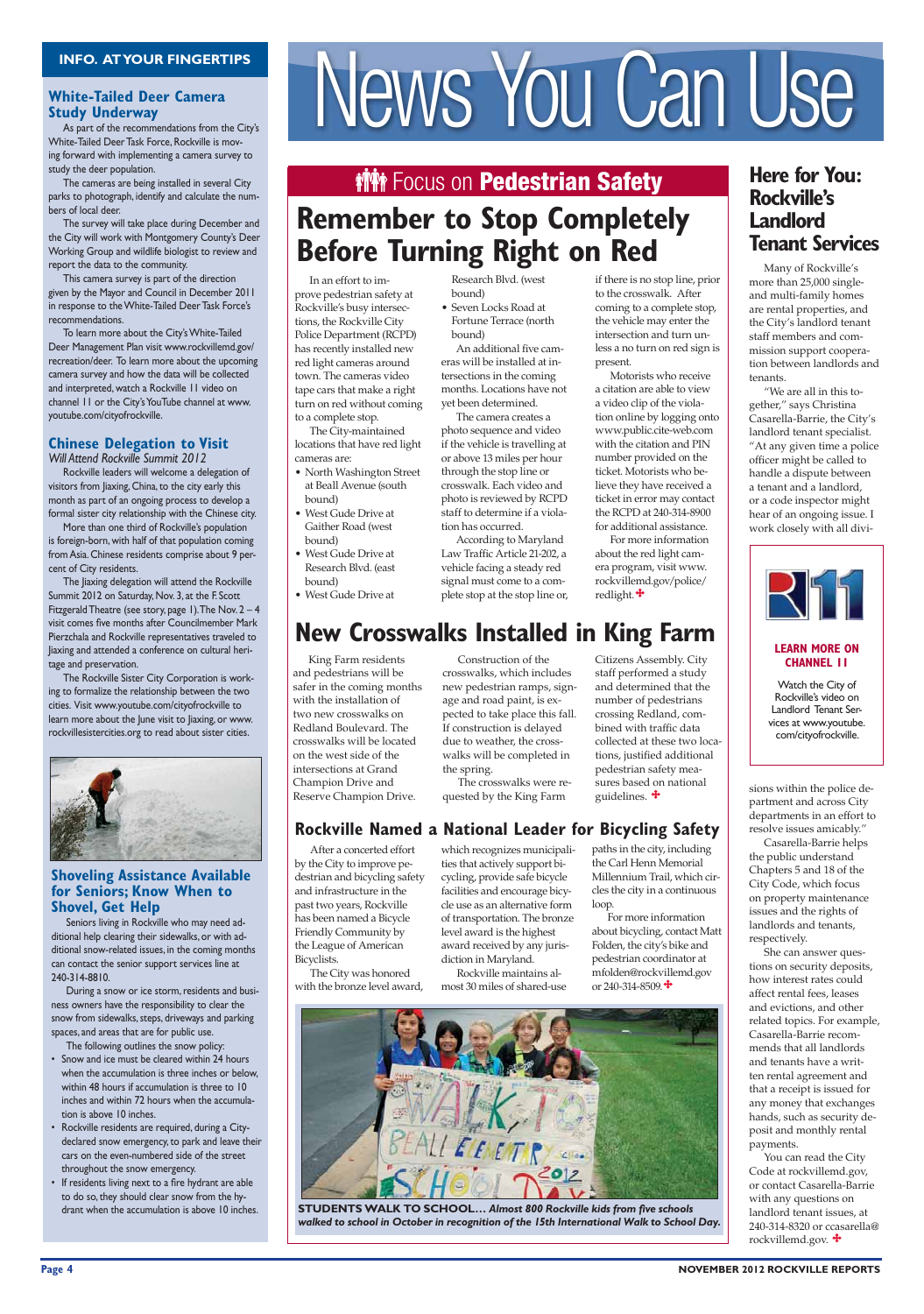#### **NOVEMBER 2012 ROCKVILLE REPORTS 0AGE**





 The City's Gude Facility, which houses Public Works and Recreation and Parks maintenance vehicles and staff, recently opened a new fleet services building.

 The building is phase two of a four-phase project to modernize and expand the complex.

 Phase one of the project included the construction of a new drive entrance, salt barn



and stormwater management facility at RedGate Municipal Golf Course.

Women can learn how to protect themselves, and build confidence while learning special techniques to ensure their safety at a self-defense class from noon to 1 p.m. on Saturday, Nov. 10, at Lincoln Park Community Center, 357 Frederick Ave.

 Phase two of the project began in July 2010 and included construction of a new fleet services building and sidewalk, and renovation of the City's stockroom.

Completion of phase two has improved working conditions for staff and increased efficiency because more vehicles can be housed and repaired at once, and a new entrance brings the vehicles

A professional Mixed Martial Arts and martial artist will lead the class. The class is free, but registration is required. Visit the City's recreation guide online and search for course #41240 to sign up at www.rockvillemd.gov/recreation/guide/.



# **Winterize Your Rain Barrel**

Rain barrel owners should winterize their barrel when temperatures are expected to fall below freezing for more than a few nights.

# IN AND AROUND ROCKVILLE<br> **IN AND AROUND ROCKVILLE**<br>
Women Self Defense<br>
Women Can learn how to protect them.

# **Fall Leaf Collection Continues** *Recycle for America on the 15th*

To winterize, disconnect your rain barrel from the down spout, making sure to redirect the flow from the downspout away from your home. Store the barrel in an enclosed space like a garage, shed or basement if available. You can also store the barrel outside, just remember to flip it upside-down so water doesn't freeze inside the barrel. Consider placing a brick or other heavy object on top of the barrel to keep it from blowing over during a weather event.

The RainScapes Rewards program puts money back into the pockets of residents who install rain barrels, plant trees or install conservation landscapes. Learn how you can earn money for improving the environment by visiting: www.rockvillemd.gov/environment/watersheds/rainscapes.html.

# **Residents May Receive Biannual Citizen Survey This Month**

# **New Development, Parking Changes Coming to Town Center** *Businesses Will Remain Open*

*Recipients Asked to Complete and Return Questionnaire to Improve City Services* 

 To receive regular emailed updates about the status of the construction project or parking changes, email Rocio Snowdy, neighborhood resources coordinator, at rsnowdy@rockvillemd. gov.  $\ddot{\mathbf{\tau}}$ 

Rockville will conduct its seventh biannual Citizen Survey in November. The survey provides an opportunity for residents to rate their satisfaction with the quality of life in the city, the community's ameni-

ties and local government services.

#### A sample of households is selected at random to participate in the survey. Those who are selected will receive the survey in early November. Translation services will be provided for residents who need assistance. The National Research

Center (NRC) will conduct the survey. Responses will

be anonymous.

If you receive a survey, please take the time to complete it.

The survey results help the City improve the quality of services to citizens.

For more information about the biannual survey, visit www.rockvillemd.gov/government/citymanager/ citizen survey.htm.

Fall leaf collection began in October in some sections of the city and will continue through mid-December.

The designated pick up areas and dates are shown on the map. Residents should rake

> right to the gas pumps which saves time.

> Phases three and four of the project will renovate the public works and parks administration building, in-

# **Free, One-Hour Class Teaches Women Self Defense**

cluding the replacement of 25-year-old temporary trailers on the site, and construct a new building to house all public works staff currently spread across several City facilities.

 For more information about the project watch a Rockville 11 segment on the City's YouTube channel at www.youtube.com/cityofrockville or visit the City's website at www.rockvillemd. gov/budget/fy2013/adopted/ FY2013\_CIP\_GenGovt.pdf.

Construction of a new mixed-use building on a

portion of the Regal Theatre parking lot will begin in November. During construction, parking in the lot will be limited to 120 spaces; Regal Row businesses and other public parking will remain open.

 When complete, the building will include the Cambria Suites Hotel, more than 200 residences, retail space and private and public parking. The building is the first of two buildings that has been approved on the parking lot

site as part of the ongoing redevelopment of Rockville

# **New Fleet Services Building Improves City Infrastructure**

Town Center.

 Public parking in other locations in town center will be available if the Regal lot becomes full. For a complete list of public parking available in the area, visit www. rockvilleparking.com.

leaves to the curb or just next to the pavement if no curb exists. Leaves can be raked any time before collection.

Doing so just before collection will help reduce the accumulation of leaves near and on the streets, which can lead to fire hazards or

damaged grass.

Limbs, rocks and other heavy objects should be removed from leaf piles, and leaves should not be placed in plastic bags. Residents who prefer to bag their leaves may place the leaves in biodegradable paper bags and place them at the curb for collection on their regular weekly yard waste collection day. This collection occurs year round. Place leaves at the curb by 7 a.m. on the collection dates. Rockville officials also encourage alternative methods for getting rid of leaves to save collection and disposal costs and to help the environment. Some alternatives are to mulch leaves or

to compost them.

Thursday, Nov. 15, the community will take part in America Recycles Day. All residents are encouraged to learn how to maximize the amount of material they recycle by visiting www.rock-

villemd.gov.

a.m. and 3 p.m.  $\triangleq$ 

For more information, call 240-314-8570 between 7

## **Citizen Survey Quick Fact:**

In 2010, 93 percent of survey respondents said the quality of life in Rockville was excellent or good.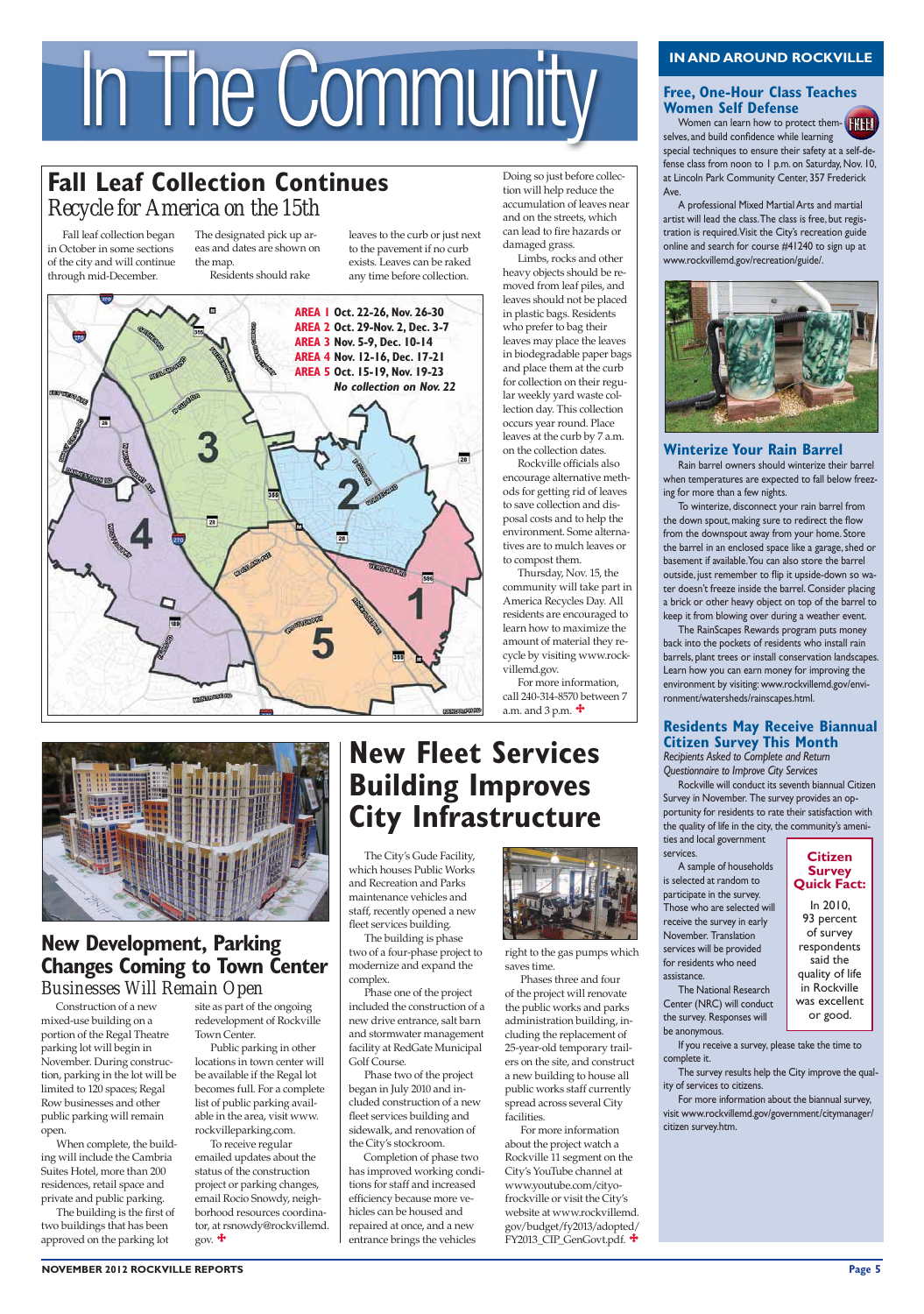

#### **Montrose Preschool Hosts Open Houses FREE!**

The Glenview Mansion Art Gallery and F. Scott Fitzgerald Theatre at Rockville Civic Center Park, 603 Edmonston Dr., will be buzzing with cultural arts and entertainment in November.

 The gallery will host a show featuring four local artists specializing in a variety of media. **Jane** Altshuler's terra cotta plasters; Laurie Breen's acrylic and mixed media work; Renee Lachman's assemblage art; and Marian **MacKerer's oil paintings** will be on display Sunday, Nov. 4, to Tuesday, Nov. 27.

The show will open with a free community reception and chance to meet the artists Sunday, Nov. 4, 1:30-3:30 p.m. **The Night & Day Trio, featur**ing Michael Suser with



his strong vocals and marvelous command of the keyboard, and Renée Tannenbaum, with her trademark sweet velvet voice, will present their unique, mix of swing, jazz and blues between 2 and 3 p.m.

**Fall Fun-Day at Thomas Farm Community Center:** From 9 a.m. - 3 p.m. at Thomas Farm, 700 Fallsgrove Dr., children in first through fifth grade will enjoy supervised activities with friends like sports, winter crafts and special events. Kids should bring a lunch and wear athletic shoes (snacks are provided). Preregistration is required, so sign up for course #40265 at a cost of \$25 for residents / \$30 non-residents.

 Rockville's own Civic Ballet Company will present its most popular show in December, and tickets will go on sale soon.

**5**Chool's Out Fun Day at Twinbrook Community **Recreation Center:** From 9 a.m. - 5 p.m. at Twinbrook,

 "The Nutcracker" has been presented by the company for more than 35 years under the direction of Claudia Mangan, and tickets will be available beginning Wednesday, Nov. 7.

 Enjoy a holiday tradition as you watch the story of Clara and her magical journey,

Pottery, Bowling and **Movie Day for Middle 5chool Students: Spend** the day with friends being creative painting pottery, using your muscles knocking down pins at the bowling alley followed by a relax movie at a location movie theater.

Montgomery County Public Schools are closed, but no need to worry: Thomas Farm Community Center, Twinbrook Community Recreation Center and the City's teens program have one day of non-stop adventure planned on Monday, Nov. 5.

> To kick off November, the Rockville Musical Theatre will present "All **Shook Up"** Fridays and

website at www.rockvillemd.gov/theatre and cost \$20 for adults, \$18 for seniors 62 and older, and \$16 for students 18 and younger. Later in the month, the **Rockville Concert Band will present "Ciao! Italia!"** on Sunday, Nov. 18, at 3 p.m. Tickets are not required, a \$5 donation is suggested. For more information about any of the upcoming shows at the gallery or theater, visit www.rockvillemd.gov/arts.

#### **Page 6** NOVEMBER 2012 ROCKVILLE REPORTS

12920 Twinbrook Pkwy., kids age five to 11 will participate in crafts, organized games, and other fun activities. They should wear play clothes and sneakers, and bring lunch and a drink. Register for course #41267 for \$25R/\$29NR.

Register for course #41214 for \$29R/\$35NR. Cost includes fees, transportation and supervision; bring money for snacks. Pick-up and drop-off at Julius West and Earle B. Wood Middle School.

To register, visit the City's recreation guide online at www.rockvillemd.gov/recreation/guide/.

 For more information contact Betty Wisda, arts programs supervisor, at 240-314-8681.  $\ddagger$ 

# **Rockville's Civic Center Park Comes to Life with the Arts**

 Admission to the gallery is free. Gallery hours are Monday, Wednesday and Friday, 9 a.m. to 4:30 p.m.; Tuesday and Thursday, 9 a.m. to 9 p.m.; and closed official City holidays. Glenview Mansion Art Gallery is wheelchair accessible.

Bring your family and friends, and some food to share, to Lincoln Park Community Center's (LPCC) Community International Night this month. Visitors will share and learn more about the rich cultures that represent Rockville's neighborhoods. FREE!

> The Fitzgerald Theatre should not be overlooked, as it hosts two fabulous shows during the month.



Nov. 2, 3, 9, 10, 16 and 17, at 8 p.m. and Sundays, Nov. 4 and 11 at 2

p.m. Tickets are available through the theater box office at 240-314-8690 or the

**HISPANIC CULTURE ON DISPLAY…** *Rockville celebrated Hispanic Heritage month in October at Twinbrook Community Recreation Center with performances from central and south American dance and music groups.*

Do you have a young child – are you looking for a preschool? Check out Rockville's own Montrose Discovery School – a great daycare option with competitive fees, located at 451 Congressional Ln. in Rockville.

Visit the school at one of two open houses this month, from 9:30 – 10:30 a.m. and 5:30 – 6:30 p.m. on Tuesday, Nov. 13, to ask questions, meet teachers, see the school facility and observe kids learning through play in this creative environment. It is a year-round licensed program; children must be 3 years old and toilet trained. Vouchers are accepted and additional financial support is available.

For more information, visit rockvillemd.gov/recreation/preschool.htm or call 240-314-8631.

## **Lincoln Park Center Hosts International Potluck Gathering**

The gathering will feature costumes, special performances, information tables, and a potluck meal (no nuts please). It is free, open to the public and will run from 5 – 9 p.m. on Friday, Nov. 16 at LPCC, 357 Frederick Ave.

# **Help Us Improve the Rockville Website**



**ROCKVILLE'S ANTIQUE AND CLASSIC CAR SHOW IS A WINNER AGAIN... The spectator** *field for the car show last month was packed as Jim Netterson's 1954 Allard took home the Mayor and Council Award. The annual free show is one of the most popular in the area.*



# **A Beloved Holiday Tradition Returns, 'Nutcracker' Tickets on Sale in November**

Saturdays, Dec. 1 and 8, at 2 and 8 p.m.; and Sundays, Dec. 2 and 9, at 2 p.m.

 Tickets are available through the F. Scott Fitzgerald Theatre box office at 240-314-8690 or www.rockvillemd.gov/ theatre and cost \$16 for adults and \$12 for children 12 and younger and seniors 60 and older.

Visit www.rockville md.gov before F**riday, Nov. 9, to provide** your feedback about

# THINGSTO DO IN ROCKVILLE<br>
Arts & Entertainment

# **Community Centers Are the Place to Be On No School Days**

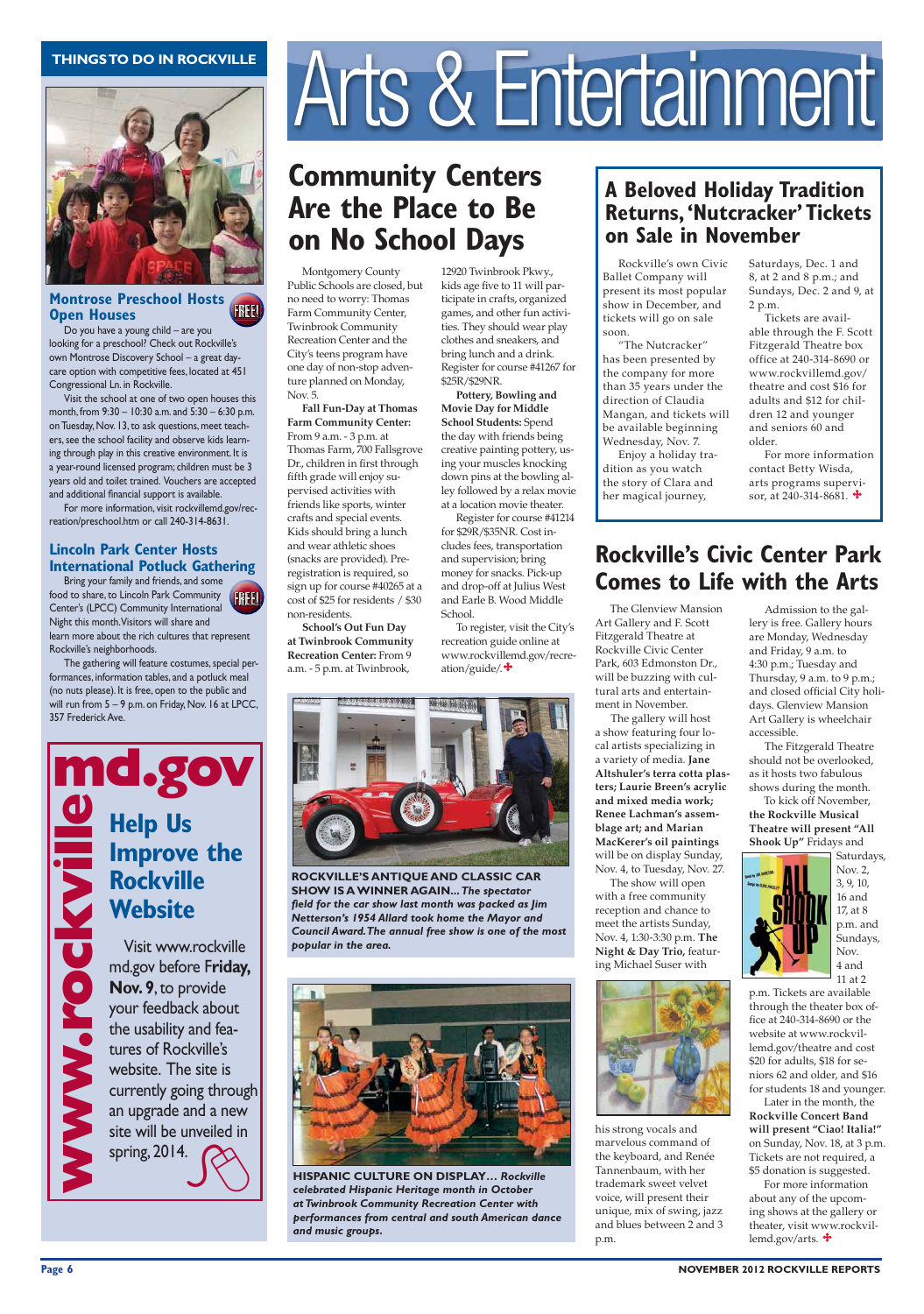For the most up-to-date event listings visit www.rockvillemd. gov or sign up for the E-Letter: Just click on "subscribe to news" on the left side of the home page, enter your name and email, and choose City Events.

**1 Nature Tots -Nuts and Seeds** Spend time with your child discovering the wonders of nature. A naturalist will help you and your tot explore a new nature topic through nature play, crafts, stories and hikes, 10-11:30 a.m. Space is limited, so register in advance for course #41088. \$8 RES/\$10 NR. CO

### **FACILITIES ADDRESSES AND PHONE NUMBERS**

- **s Glenview Mansion Art Gallery GM**, Rockville Civic Center Park, 603 Edmonston Drive
- **F. Scott Fitzgerald Theatre ESP, Rockville Civic Center** Park, 603 Edmonston Drive
- **Croydon Creek Nature** Center **CO**, Rockville Civic Center Park, 852 Avery Road. Note: Registration required, register online at www.rockvillemd.gov or call 240-314-8770.
- **Rockville Senior Center** , 1150 Carnation Drive. Call 240-314-8800.
- **Rockville City Hall CD**  111 Maryland Ave. Call 240-314-5000.

**1 Great Gatsby Discussion** Join scholars from the F. Scott Fitzgerald Literary Conference to discuss this classic American book from 7 to 9 p.m. at the Rockville Memorial Library. FREE

FOR MOST UP-TO-DATE EVENT LISTING VISIT WWW.ROCKVILLEMD.GOV

**NOVEMBER 2012 ROCKVILLE REPORTS Page 7** 

**16,17** All Shook Up presented by the Rockville **Musical Theatre Tells the** story of a stranger's arrival in town through the music of Elvis Presley. *See page 6 for more information.*



 $RES = Residents - NR = Non Residents - MEM = Member - NM = Non Member$ 

# **6,13,20,27** Tiny Tots 13 Montrose Preschool

Rockville offers a variety of classes and programs each season. Find something that interests you at www.rockvillemd. gov and click on recreation registration on the right side.

**3** Scout Badge Day - We**belos Naturalist Badge Natu**ralists will help you complete the necessary requirements to achieve this badge between 10 a.m. and noon or 2 and 4 p.m. All materials provided;

**3,10,17** Farmers Market Stock up on fresh fruit and vegetables during the final weeks of the farmers market at the corner of Route 28 and Monroe Street,

**4 Glenview Mansion Art Gallery** Open and Reception Enjoy the work of local visual artists at this monthly event. See page 6 for more information. **GM** 

# **2,3,4,9,10,11,**

**5** No School- Pottery, Bowling and Movie Day for Middle **School Students** Spend the day with friends being creative painting pottery, using your muscles knocking down pins at the bowling alley followed by a relaxing movie at a local movie theater. *See page 6 for more information.* **5** Fall Fun Day for Elementary **Students MCPS** is closed, but no need to worry. Thomas Farm Community Center has one day of non-stop adventure planned for grade school children. *See page 6 for more information.* **5** School's Out Fun Days **for Elementary Students Twin**brook Community Recreation Center will keep your child busy and safe during this no-school day. *See page 6 for more infor-*

NR.

**5,12,19,20** Mommy and Me Parents and preschoolers enjoy play equipment in the gym at Twinbrook Community Recreation Center, 12920 Twinbrook Parkway, at 10 a.m. A membership or day pass is required for adults; children younger than 5 are free.

**6 Election Day** City Hall and other facilities will be closed. Recycling and refuse will be collected as scheduled. *See page 1 for more information.*

**Drop-In** Run, crawl and play. A great way to spend time with your children and friends in our gymnasium that's transformed into an indoor play space. All you need to participate is a Thomas Farm Community Center membership.

#### **7** What's on Your Plate? **Smart Food Choices for**

**Healthy Aging Research shows** it's never too late for smart food choices and other good health habits to help reduce your risk of chronic diseases like heart disease, diabetes, and osteoporosis. Join us from 1-2

p.m. and receive a consumer-.<br>friendly booklet to read at home. Presented by Melanie Polk, MMSc., RD, FADA, acting director, Senior Nutrition Program, Montgomery County Health and Human Services. Register at 240-314-8810. FREE SP



# **7,14,21,28 Toddler**

however, badges are not supplied. Programs held rain or shine, so dress for the weather. For additional information or to register, contact Melinda Norton at 240-314-8771. \$14 RES/ \$16

> **Time Parents and preschoolers** enjoy play equipment in the gym at Lincoln Park Community Center, 357 Frederick Avenue. Membership or day pass required for adults; children younger than 5 are free.

9 a.m.-1 p.m.

mation. **GM** 

**7,21** Toastmasters Meet new people and practice your speaking skills in front of a sympathetic audience. This group meets the first and third Wednesday of every month and Montgomery County Council Building.



**Women's Self Defense Class** Learn to protect yourself and

**10** No Time for Crime build confidence while practicing special techniques to ensure your safety. *See page 5 for more information.* FREE

**11 Veterans Day Ceremony** Rockville honors its veterans at this annual ceremony. *See page 1 for more information.* FREE

**4-27 Glenview Mansion Art Show Take in the arts at this** monthly show featuring local artists. *See page 6 for more infor-*

> **12** Veterans Day Observed City Hall and other facilities will be closed. Recycling and refuse will be collected as scheduled. *See page 1 for more information.*

**Open Houses** Learn more about one of the best preschools in Rockville at an open house between 9:30 and 10:30 a.m. or 5:30 and 6:30 p.m. The preschool is located at 451 Congressional Lane and accepts children age 3 and older who are toilet-trained. FREE

**Hoopers** You're never too young to start playing basketball. This program will teach little ones, ages 4 and 5, sportsmanship, teamwork and the fundamentals needed to learn the game. Weekly sessions held Tuesdays,

**5** America Recycles Day Help Rockville stay green and keep costs down by recycling. *See page 5 for more information.*

**15** Nature Tots – Trees Spend time with your tot discovering the wonders of nature between 10 and 11:30 a.m. A naturalist will help you explore a new nature topic through nature play, crafts, stories and hikes. Space is limited, so register in advance for course #41089. \$8 **RES/\$10 NR. CO** 

*mation.*



**15** Twitter for Seniors (B) This online social networking service that enables users to send and read text-based posts of up to 140 characters, informally known as "tweets." Shannon Loomis, Rockville public information specialist, will introduce Twitter and share how you can use this online messaging tool as a new form of online communication, 1-3 p.m. Register for course #41193; cost \$7 MEM/\$9 RES/\$13 NR.

**14** Nuno Felt Scarf Learn this

**3** Rockville Summit 2012 Learn about Rockville's future at this community event. *See page 1 for more details.* FREE  $\mathbf G$ 

**15,16** Movie Club Join us to watch The Best Exotic Marigold Hotel, 1-3 p.m. British retirees travel to India to take up residence in what they believe is a newly restored hotel. Less luxurious than its advertisements, the Marigold Hotel nevertheless slowly begins to charm in unexpected ways. The film is PG-13 for sexual content and language. FREE

**16** Hooray for Homeschool**ers! Geology Rocks For our** homeschooling friends, ages 8 to 15, we provide hands-on and minds-on programs that include both time in our classroom laboratory along with activities and hikes outdoors, 1-3 p.m. By studying geology we can learn more about the Earth's history.

**16** Late Night Friday Preteens and teens, grades 3-6, have the Thomas Farm Community Center all to themselves to play games in the gym, enjoy video games, dance and listen to music, make a craft, or just hang out with their friends. Pre-registration: \$7 RES/\$10 NR. The fee at the door: \$10 RES/\$15 NR beginning at 6:30 p.m. Register in advance for course #40259.

**17** Saturday Story & Hike Stop by the nature center on Saturday mornings for story-time and a craft for our friends ages 2 to 5. A naturalist will read a story then lead a craft based on the theme of the story between 10 and 11 a.m. All children must be accompanied by an adult. Register in advance for course #41097. \$3 RES/ \$5 NR.

# **29** Screening and Treat-

**22,23** Thanksgiving **Holiday Observed City Hall and** other facilities will be closed. *See page 1 for more information.*

**29** Nature Tots - Mammals Spend time with your child ages 2 to 5 discovering the wonders of nature. A naturalist will help you explore a new nature topic through nature play, crafts, stories and hikes between 10 and 11 a.m. Space is limited, so register in advance for course #41090. \$8 RES/\$10 NR.

ment Update for Prostate and **Breast Cancers Prostate and** breast cancers are among the most common types of cancer in the United States. While there has been controversy over some of the screening guidelines, early detection and prompt treatment are still key to living long, productive lives. Judy Macon, RN, Suburban Hospital's cancer outreach education manager, will provide updates on the latest screening and treatment options available for people with breast or prostate cancer, 1-2 p.m. Register at 240-314-8810. FREE

**30** Movie Club Join us to watch People Like Us, 1-3 p.m. While settling his recently deceased father's estate, a salesman discovers he has a sister whom he never knew about, leading both siblings to re-examine their perceptions about family and life choices. The film is rated PG-13 for language, some drug use and brief sexuality. FREE

**1Environment Commission** 7:30 p.m. Meets the first Thursday of the month.

**10** Board of Appeals 9:30 a.m. Meets the second Saturday of the month. Meetings are televised on Channel 11.

**14** Sign Review Board 9 a.m. Meets the second Wednesday of the month.

**14** Planning Commis**sion** 7 p.m. Meets the second Wednesday of the month. Meetings are televised on Channel 11.



**18** Rockville Concert Band presents Ciao! Italia! Music is the language of love, and Italy knows music. Join us as we celebrate love Italian style at 3 p.m. at the F. Scott Fitzgerald Theatre. No tickets are required, \$5 suggested donation. **[SD** 

**14** Rockville Bicycle Advisory Committee 7:15 p.m. Meets the second Wednesday of the month.

**14** Rockville Sister City 7:30 p.m. Meets the second Wednesday of the month.

**15** Historic District Com**mission** 7:30 p.m. Meets the third Thursday of the month. Meetings are televised on Channel 11.

**21** Rockville Housing

**Enterprises** 6:30 p.m. 621-A Southlawn Lane. Meets the third Wednesday of the month.

**27** Traffic and Transporta**tion Commission 7:30 p.m.** Meets the fourth Tuesday of the month.

### **13-Dec.18 Tiny**

4 to 5 p.m., at Lincoln Park Community Center, 357 Frederick Avenue. Register for course #40373; cost \$49 RES/\$55 NR.

wonderful technique of melding wool to a silk chiffon scarf, 10 a.m.-1 p.m. Take home a flirty and gorgeous scarf created by you. All hand-dyed materials in an array of colors will be provided by the instructor. Register for course #41081; cost \$40

MEM/\$50 RES/\$62 NR.

Register in advance for course #41103. \$6 RES/\$8 NR. **16** International Night Share and learn more about the rich cultures that represent our Rockville neighborhoods at the Lincoln Park Community Center. *See page 6 for more information.* FREE

#### **Boards and Commissions** *Meetings are held at City Hall,*

*111 Maryland Ave., unless otherwise noted.*